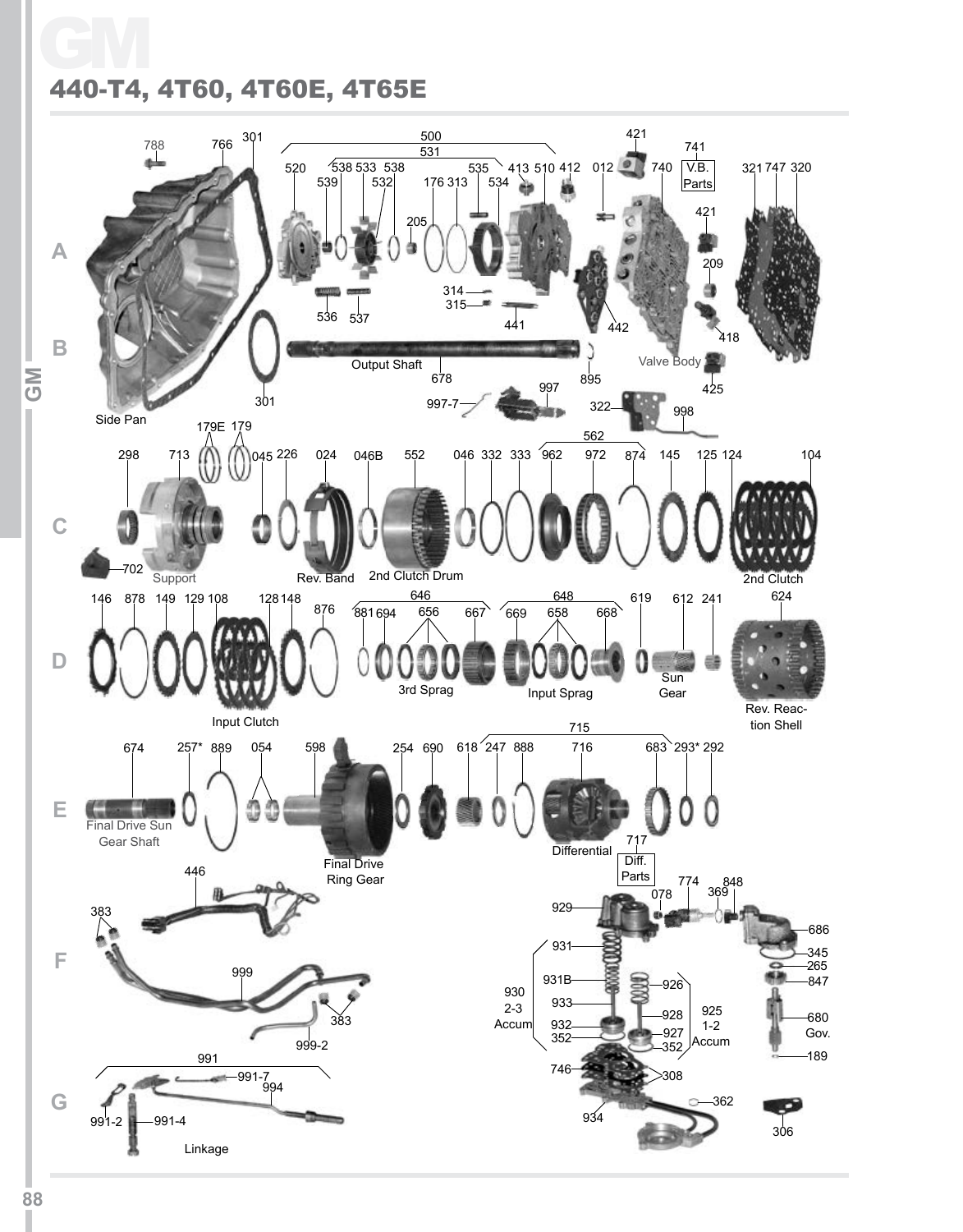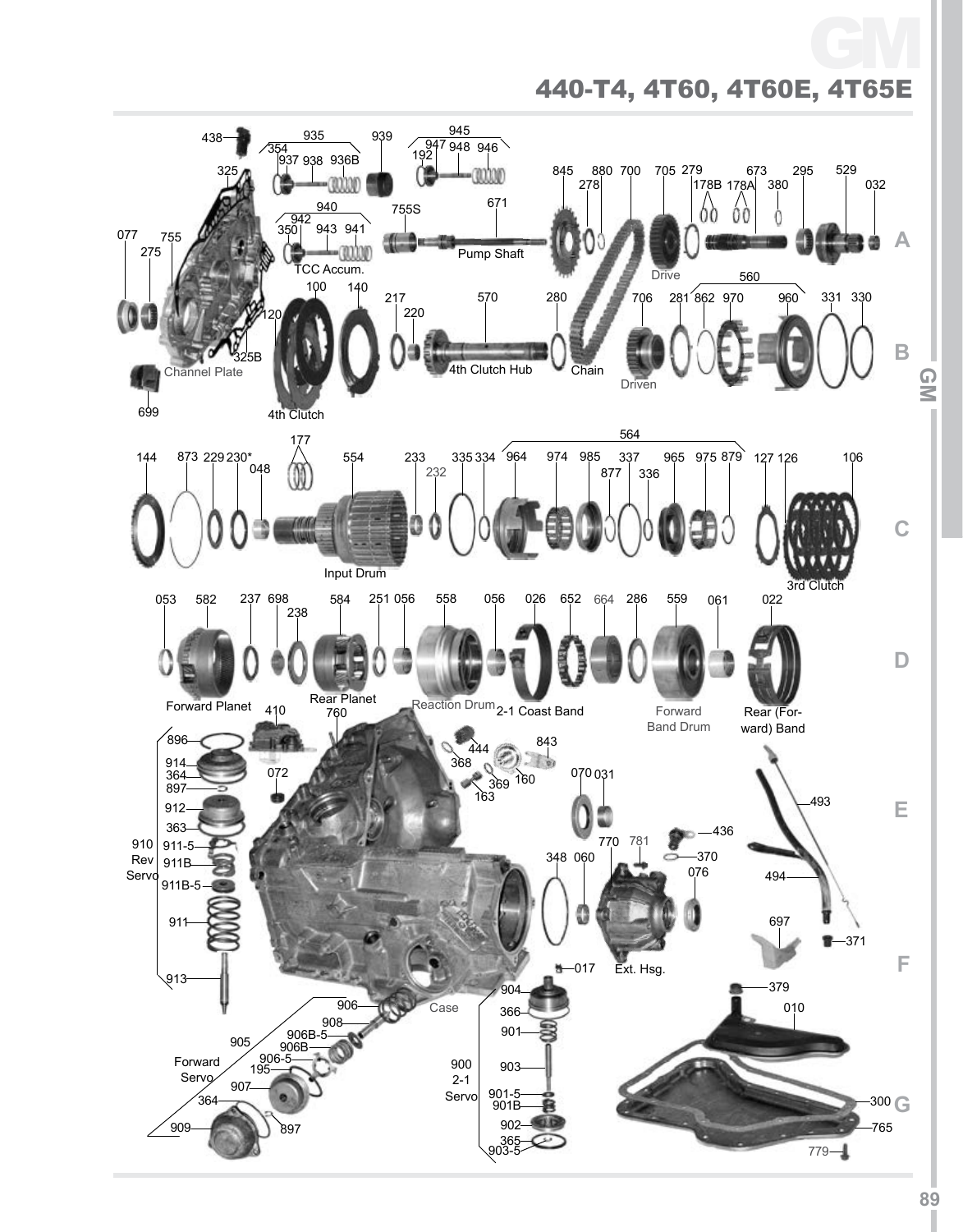| ILL# Part# |                                                                                                                  |     | REF# |
|------------|------------------------------------------------------------------------------------------------------------------|-----|------|
|            | <b>OVERHAUL KITS &amp; SUB KITS</b>                                                                              | QTY |      |
|            |                                                                                                                  |     |      |
|            |                                                                                                                  |     |      |
|            |                                                                                                                  |     |      |
|            |                                                                                                                  |     |      |
|            |                                                                                                                  |     |      |
|            |                                                                                                                  |     |      |
|            |                                                                                                                  |     |      |
|            | <b>MASTER L/STEEL KITS</b>                                                                                       |     |      |
|            |                                                                                                                  |     |      |
|            |                                                                                                                  |     |      |
|            |                                                                                                                  |     |      |
|            |                                                                                                                  |     |      |
|            |                                                                                                                  |     |      |
|            |                                                                                                                  |     |      |
|            |                                                                                                                  |     |      |
|            |                                                                                                                  |     |      |
|            |                                                                                                                  |     |      |
|            |                                                                                                                  |     |      |
|            |                                                                                                                  |     |      |
|            | <b>MASTER W/STEELS KITS</b>                                                                                      |     |      |
|            |                                                                                                                  |     |      |
|            |                                                                                                                  |     |      |
|            |                                                                                                                  |     |      |
|            |                                                                                                                  |     |      |
|            |                                                                                                                  |     |      |
|            |                                                                                                                  |     |      |
|            |                                                                                                                  |     |      |
|            |                                                                                                                  |     |      |
|            | NI……… DK8400Q …………… Master W/Steels Kit, 4T65E Volvo W / Bonded Pistons 1999-02………………………………………………………………………………N/A |     |      |
|            |                                                                                                                  |     |      |
|            | <b>FILTERS</b>                                                                                                   |     |      |
|            |                                                                                                                  |     |      |
|            |                                                                                                                  |     |      |
|            | <b>FILTER KITS</b>                                                                                               |     |      |
|            |                                                                                                                  |     |      |
|            |                                                                                                                  |     |      |
|            | <b>MISCELLANEOUS FILTERS</b>                                                                                     |     |      |
|            |                                                                                                                  |     |      |
|            |                                                                                                                  |     |      |
|            |                                                                                                                  |     |      |
|            |                                                                                                                  |     |      |
|            |                                                                                                                  |     |      |
|            |                                                                                                                  |     |      |
|            |                                                                                                                  |     |      |
|            |                                                                                                                  |     |      |
|            |                                                                                                                  |     |      |
|            | <b>BANDS</b>                                                                                                     |     |      |
|            |                                                                                                                  |     |      |
|            |                                                                                                                  |     |      |
|            |                                                                                                                  |     |      |
|            |                                                                                                                  |     |      |
|            |                                                                                                                  |     |      |
|            |                                                                                                                  |     |      |
|            |                                                                                                                  |     |      |
|            |                                                                                                                  |     |      |
|            | <b>BUSHINGS</b>                                                                                                  |     |      |
|            |                                                                                                                  |     |      |
|            |                                                                                                                  |     |      |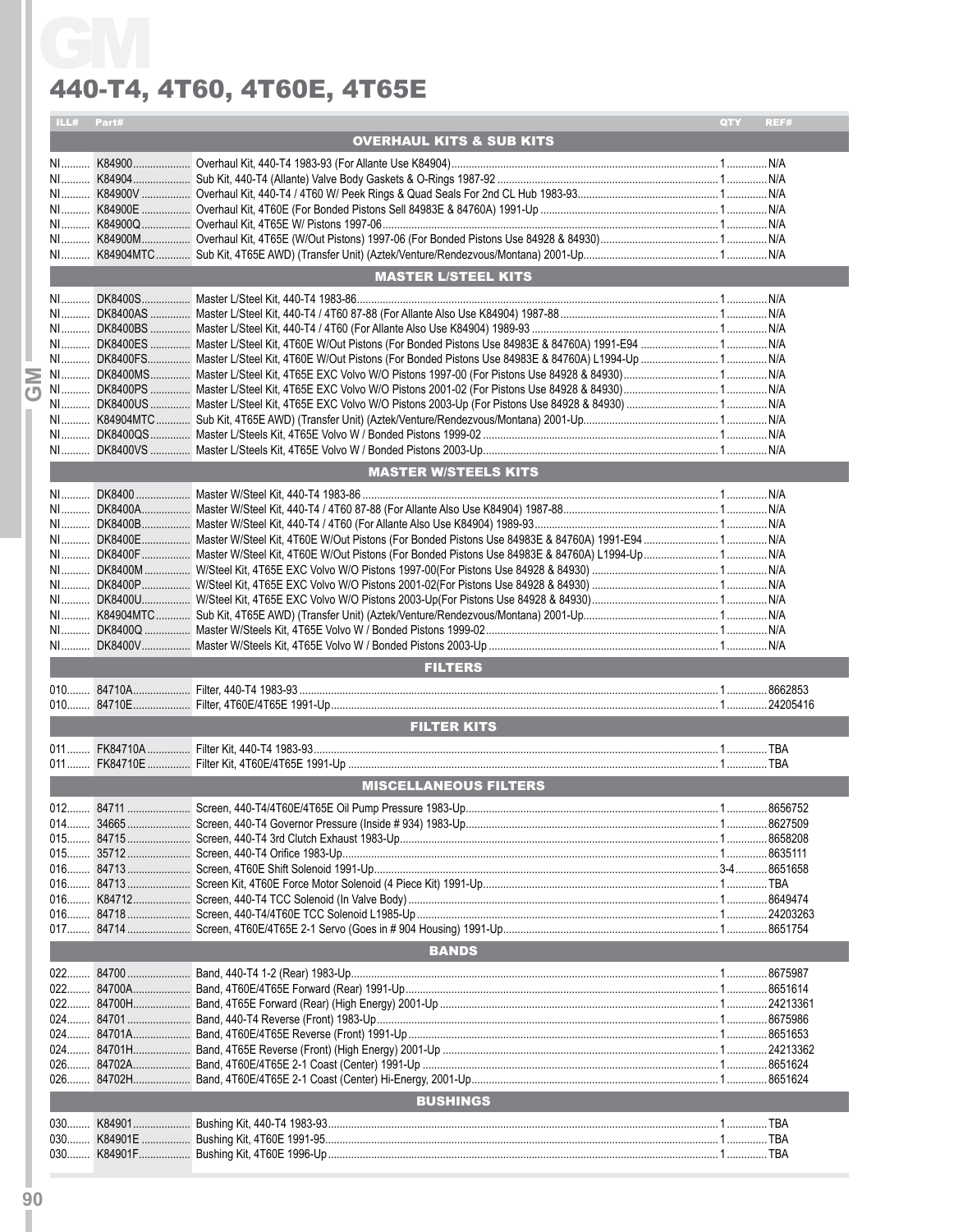| ILL# Part# |                         | QTY | REF# |
|------------|-------------------------|-----|------|
|            |                         |     |      |
|            |                         |     |      |
|            |                         |     |      |
|            |                         |     |      |
|            |                         |     |      |
|            |                         |     |      |
|            |                         |     |      |
|            |                         |     |      |
|            |                         |     |      |
|            |                         |     |      |
|            |                         |     |      |
|            |                         |     |      |
|            |                         |     |      |
|            |                         |     |      |
|            |                         |     |      |
|            |                         |     |      |
|            |                         |     |      |
|            |                         |     |      |
|            |                         |     |      |
|            |                         |     |      |
|            |                         |     |      |
|            | <b>METAL CLAD SEALS</b> |     |      |
|            |                         |     |      |
|            |                         |     |      |
|            |                         |     |      |
|            |                         |     |      |
|            |                         |     |      |
|            |                         |     |      |
|            |                         |     |      |
|            |                         |     |      |
|            |                         |     |      |
|            |                         |     |      |
|            |                         |     |      |
|            |                         |     |      |
|            |                         |     |      |
|            |                         |     |      |
|            |                         |     |      |
|            | <b>FRICTIONS</b>        |     |      |
|            |                         |     |      |
|            |                         |     |      |
|            |                         |     |      |
|            |                         |     |      |
|            |                         |     |      |
|            |                         |     |      |
|            |                         |     |      |
|            |                         |     |      |
|            |                         |     |      |
|            |                         |     |      |
|            |                         |     |      |
|            |                         |     |      |
|            |                         |     |      |
|            |                         |     |      |
|            |                         |     |      |
|            |                         |     |      |
|            |                         |     |      |
|            |                         |     |      |
|            |                         |     |      |
|            |                         |     |      |
|            |                         |     |      |
|            |                         |     |      |
|            |                         |     |      |
|            |                         |     |      |
|            |                         |     |      |
|            |                         |     |      |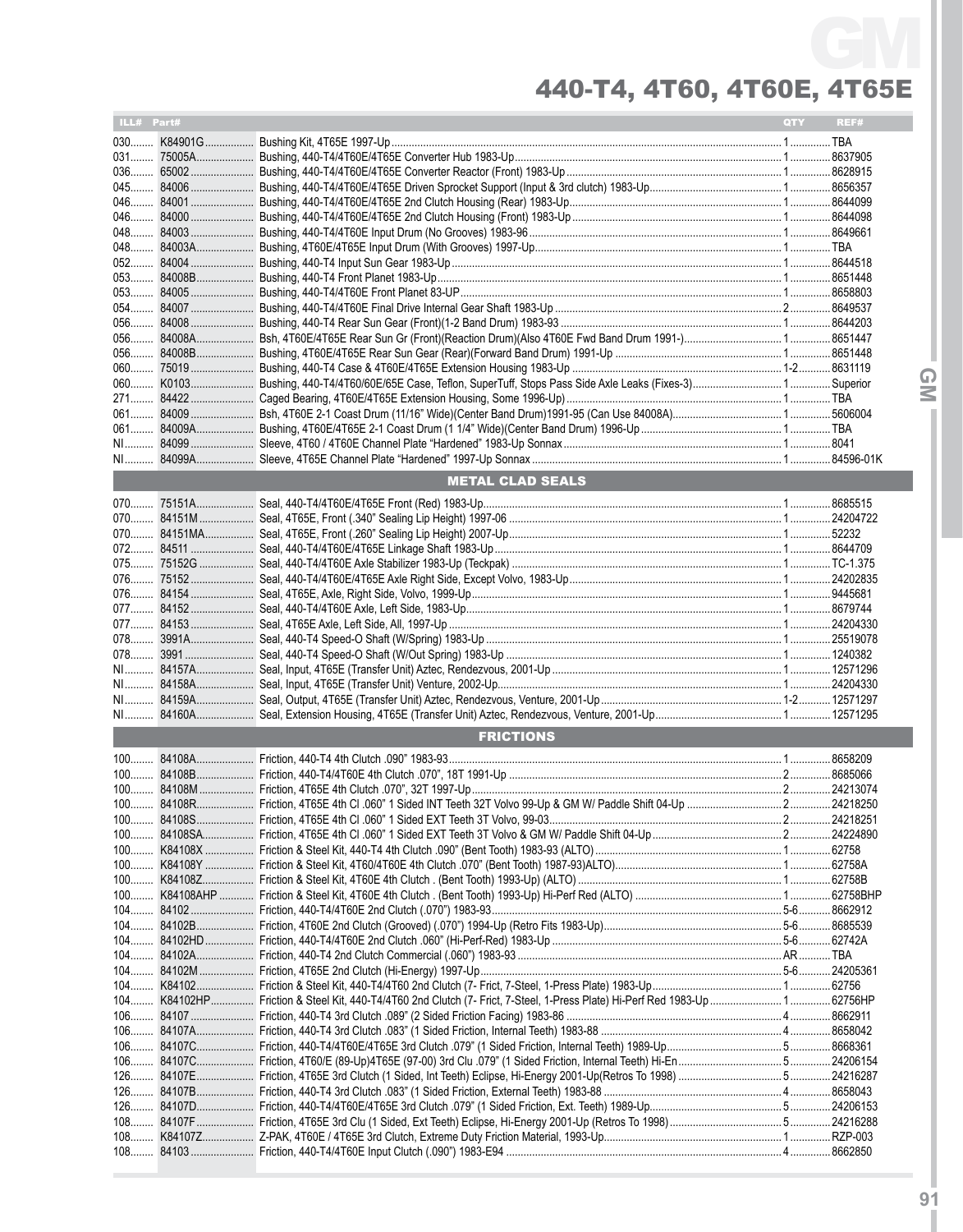|   | ILL# Part# |                        | QTY REF# |  |
|---|------------|------------------------|----------|--|
|   |            |                        |          |  |
|   |            |                        |          |  |
|   |            |                        |          |  |
|   |            |                        |          |  |
|   |            |                        |          |  |
|   |            |                        |          |  |
|   |            |                        |          |  |
|   |            |                        |          |  |
|   |            |                        |          |  |
|   |            |                        |          |  |
|   |            |                        |          |  |
|   |            |                        |          |  |
|   |            |                        |          |  |
|   |            | <b>STEELS</b>          |          |  |
| Σ |            |                        |          |  |
| ஶ |            |                        |          |  |
|   |            |                        |          |  |
|   |            |                        |          |  |
|   |            |                        |          |  |
|   |            |                        |          |  |
|   |            |                        |          |  |
|   |            |                        |          |  |
|   |            |                        |          |  |
|   |            |                        |          |  |
|   |            |                        |          |  |
|   |            |                        |          |  |
|   |            |                        |          |  |
|   |            |                        |          |  |
|   |            |                        |          |  |
|   |            |                        |          |  |
|   |            |                        |          |  |
|   |            |                        |          |  |
|   |            |                        |          |  |
|   |            |                        |          |  |
|   |            |                        |          |  |
|   |            |                        |          |  |
|   |            |                        |          |  |
|   |            |                        |          |  |
|   |            |                        |          |  |
|   |            |                        |          |  |
|   |            |                        |          |  |
|   |            | <b>PRESSURE PLATES</b> |          |  |
|   |            |                        |          |  |
|   |            |                        |          |  |
|   |            |                        |          |  |
|   |            |                        |          |  |
|   |            |                        |          |  |
|   |            |                        |          |  |
|   |            |                        |          |  |
|   |            |                        |          |  |
|   |            |                        |          |  |
|   |            |                        |          |  |
|   |            |                        |          |  |
|   |            |                        |          |  |
|   |            |                        |          |  |
|   |            |                        |          |  |
|   |            |                        |          |  |
|   |            |                        |          |  |
|   |            |                        |          |  |
|   |            | <b>MODULATORS</b>      |          |  |
|   |            |                        |          |  |
|   |            |                        |          |  |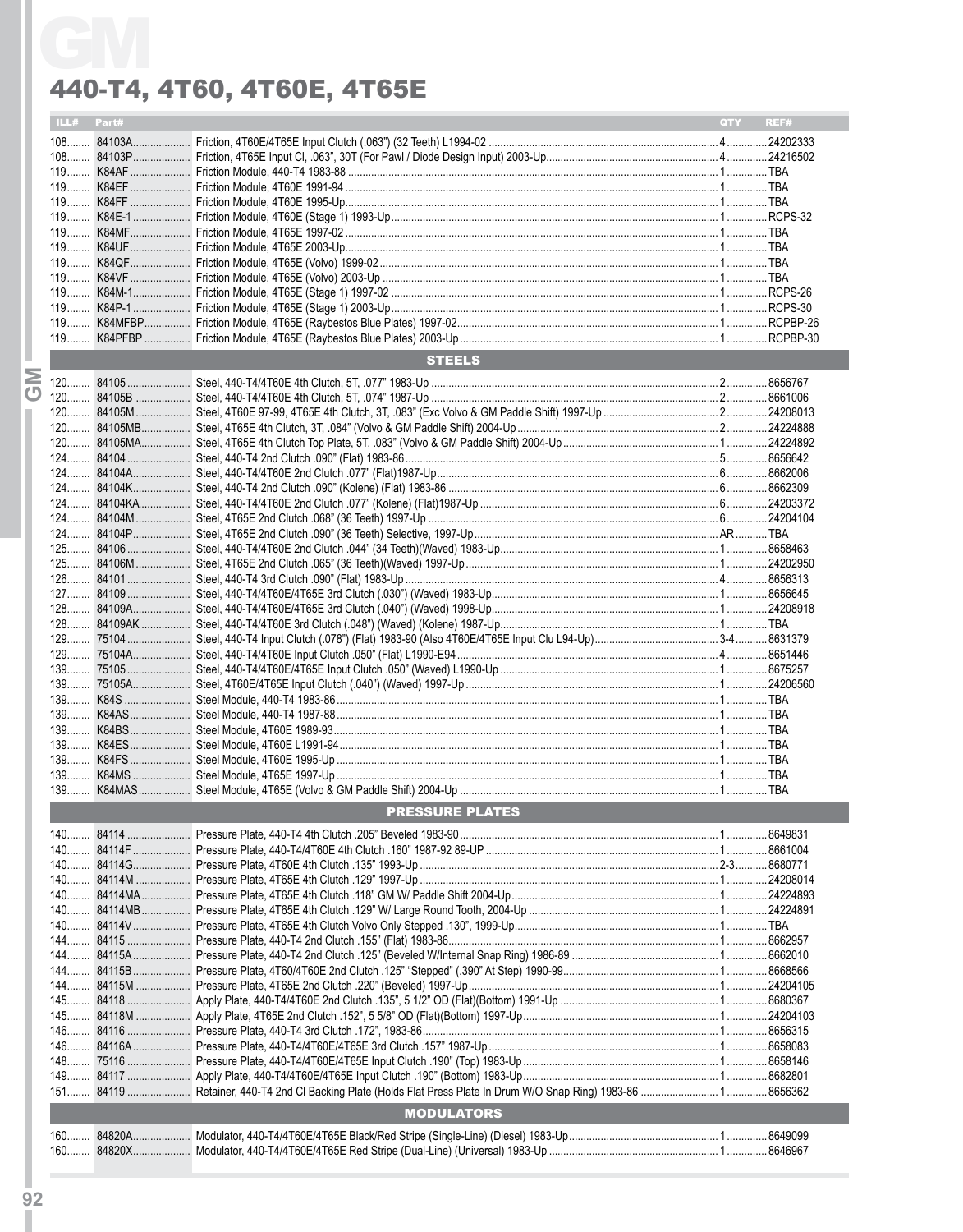| <b>VALVE BODY KITS</b><br><b>SEALING RINGS</b> |  |
|------------------------------------------------|--|
|                                                |  |
|                                                |  |
|                                                |  |
|                                                |  |
|                                                |  |
|                                                |  |
|                                                |  |
|                                                |  |
|                                                |  |
|                                                |  |
|                                                |  |
|                                                |  |
|                                                |  |
|                                                |  |
|                                                |  |
|                                                |  |
|                                                |  |
|                                                |  |
|                                                |  |
|                                                |  |
|                                                |  |
|                                                |  |
|                                                |  |
|                                                |  |
|                                                |  |
|                                                |  |
|                                                |  |
|                                                |  |
|                                                |  |
|                                                |  |
|                                                |  |
|                                                |  |
|                                                |  |
|                                                |  |
|                                                |  |
|                                                |  |
|                                                |  |
|                                                |  |
| <b>WASHERS &amp; BEARINGS</b>                  |  |
|                                                |  |
|                                                |  |
|                                                |  |
|                                                |  |
|                                                |  |
|                                                |  |
|                                                |  |
|                                                |  |
|                                                |  |
|                                                |  |
|                                                |  |
|                                                |  |
|                                                |  |
|                                                |  |
|                                                |  |
|                                                |  |
|                                                |  |
|                                                |  |
|                                                |  |
|                                                |  |
|                                                |  |
|                                                |  |
|                                                |  |
|                                                |  |
|                                                |  |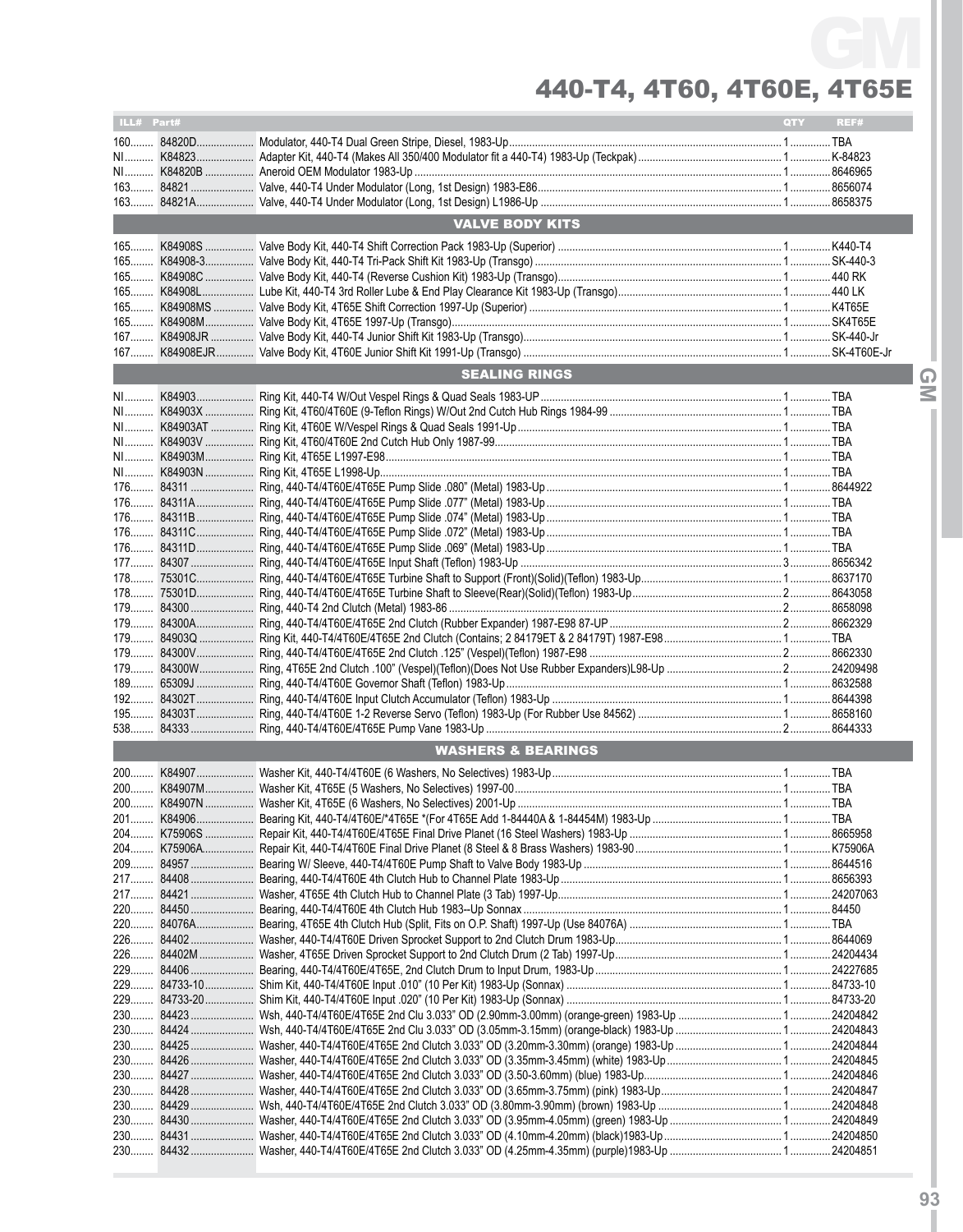|      | ILL# Part# |                                        | REF#<br><b>OTY</b> |
|------|------------|----------------------------------------|--------------------|
|      |            |                                        |                    |
|      |            |                                        |                    |
|      |            |                                        |                    |
|      |            |                                        |                    |
|      |            |                                        |                    |
|      |            |                                        |                    |
|      |            |                                        |                    |
|      |            |                                        |                    |
|      |            |                                        |                    |
|      |            |                                        |                    |
|      |            |                                        |                    |
|      |            |                                        |                    |
|      |            |                                        |                    |
|      |            |                                        |                    |
|      |            |                                        |                    |
|      |            |                                        |                    |
|      |            |                                        |                    |
|      |            |                                        |                    |
|      |            |                                        |                    |
|      |            |                                        |                    |
|      |            |                                        |                    |
|      |            |                                        |                    |
|      |            |                                        |                    |
|      |            |                                        |                    |
|      |            |                                        |                    |
|      |            |                                        |                    |
|      |            |                                        |                    |
|      |            |                                        |                    |
|      |            |                                        |                    |
|      |            |                                        |                    |
|      |            |                                        |                    |
|      |            |                                        |                    |
|      |            |                                        |                    |
|      |            |                                        |                    |
|      |            |                                        |                    |
|      |            |                                        |                    |
|      |            |                                        |                    |
|      |            |                                        |                    |
|      |            |                                        |                    |
|      |            |                                        |                    |
|      |            |                                        |                    |
|      |            |                                        |                    |
|      |            |                                        |                    |
|      |            |                                        |                    |
|      |            |                                        |                    |
|      |            |                                        |                    |
|      |            |                                        |                    |
|      |            |                                        |                    |
|      |            |                                        |                    |
|      |            |                                        |                    |
|      |            |                                        |                    |
|      |            |                                        |                    |
|      |            |                                        |                    |
|      |            |                                        |                    |
|      |            |                                        |                    |
|      |            |                                        |                    |
|      |            |                                        |                    |
|      |            |                                        |                    |
|      |            |                                        |                    |
| $N1$ |            |                                        |                    |
|      |            | <b>GASKETS &amp; RUBBER COMPONENTS</b> |                    |
|      |            |                                        |                    |
|      |            |                                        |                    |
|      |            |                                        |                    |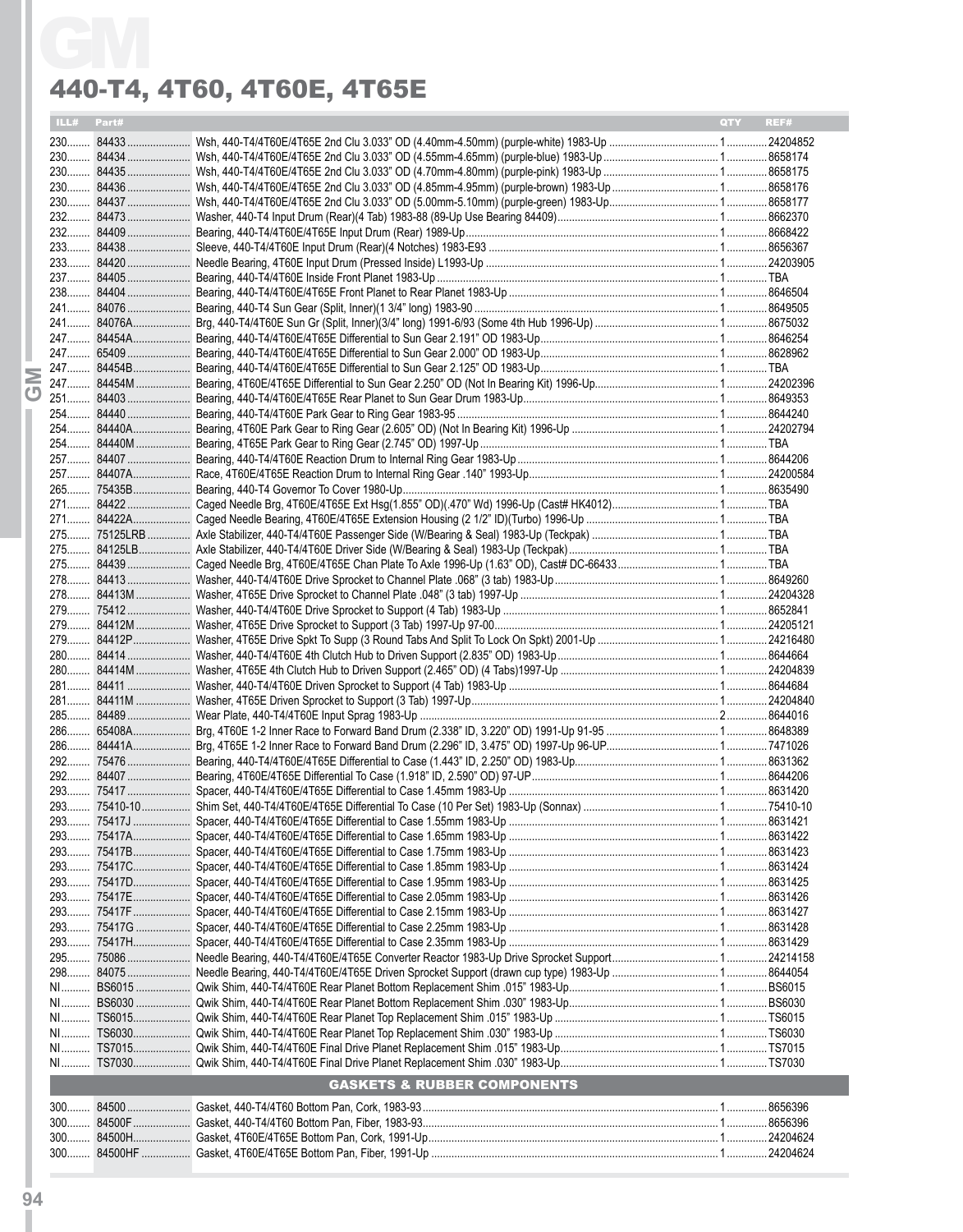| ILL# Part# |                                                                                                       | QTY <b>O</b> | REF# |
|------------|-------------------------------------------------------------------------------------------------------|--------------|------|
|            |                                                                                                       |              |      |
|            |                                                                                                       |              |      |
|            |                                                                                                       |              |      |
|            |                                                                                                       |              |      |
|            |                                                                                                       |              |      |
|            |                                                                                                       |              |      |
|            |                                                                                                       |              |      |
|            |                                                                                                       |              |      |
|            |                                                                                                       |              |      |
|            |                                                                                                       |              |      |
|            |                                                                                                       |              |      |
|            |                                                                                                       |              |      |
|            |                                                                                                       |              |      |
|            |                                                                                                       |              |      |
|            |                                                                                                       |              |      |
|            |                                                                                                       |              |      |
|            |                                                                                                       |              |      |
|            |                                                                                                       |              |      |
|            |                                                                                                       |              |      |
|            |                                                                                                       |              |      |
|            |                                                                                                       |              |      |
|            |                                                                                                       |              |      |
|            |                                                                                                       |              |      |
|            |                                                                                                       |              |      |
|            |                                                                                                       |              |      |
|            |                                                                                                       |              |      |
|            |                                                                                                       |              |      |
|            |                                                                                                       |              |      |
|            |                                                                                                       |              |      |
|            |                                                                                                       |              |      |
|            |                                                                                                       |              |      |
|            |                                                                                                       |              |      |
|            |                                                                                                       |              |      |
|            |                                                                                                       |              |      |
|            |                                                                                                       |              |      |
|            |                                                                                                       |              |      |
|            |                                                                                                       |              |      |
|            |                                                                                                       |              |      |
|            |                                                                                                       |              |      |
|            |                                                                                                       |              |      |
|            |                                                                                                       |              |      |
|            |                                                                                                       |              |      |
|            |                                                                                                       |              |      |
|            |                                                                                                       |              |      |
|            |                                                                                                       |              |      |
|            |                                                                                                       |              |      |
|            |                                                                                                       |              |      |
|            |                                                                                                       |              |      |
|            |                                                                                                       |              |      |
|            |                                                                                                       |              |      |
|            |                                                                                                       |              |      |
|            |                                                                                                       |              |      |
|            |                                                                                                       |              |      |
|            |                                                                                                       |              |      |
|            |                                                                                                       |              |      |
|            |                                                                                                       |              |      |
|            |                                                                                                       |              |      |
|            |                                                                                                       |              |      |
|            |                                                                                                       |              |      |
|            | 353 84583 O-Ring, 440-T4/4T60E/4T65E 3rd Clu Piston Hsg Inner (O-Ring In Input Drum &Seals #985)  TBA |              |      |
|            |                                                                                                       |              |      |
|            |                                                                                                       |              |      |
|            |                                                                                                       |              |      |
|            |                                                                                                       |              |      |
|            |                                                                                                       |              |      |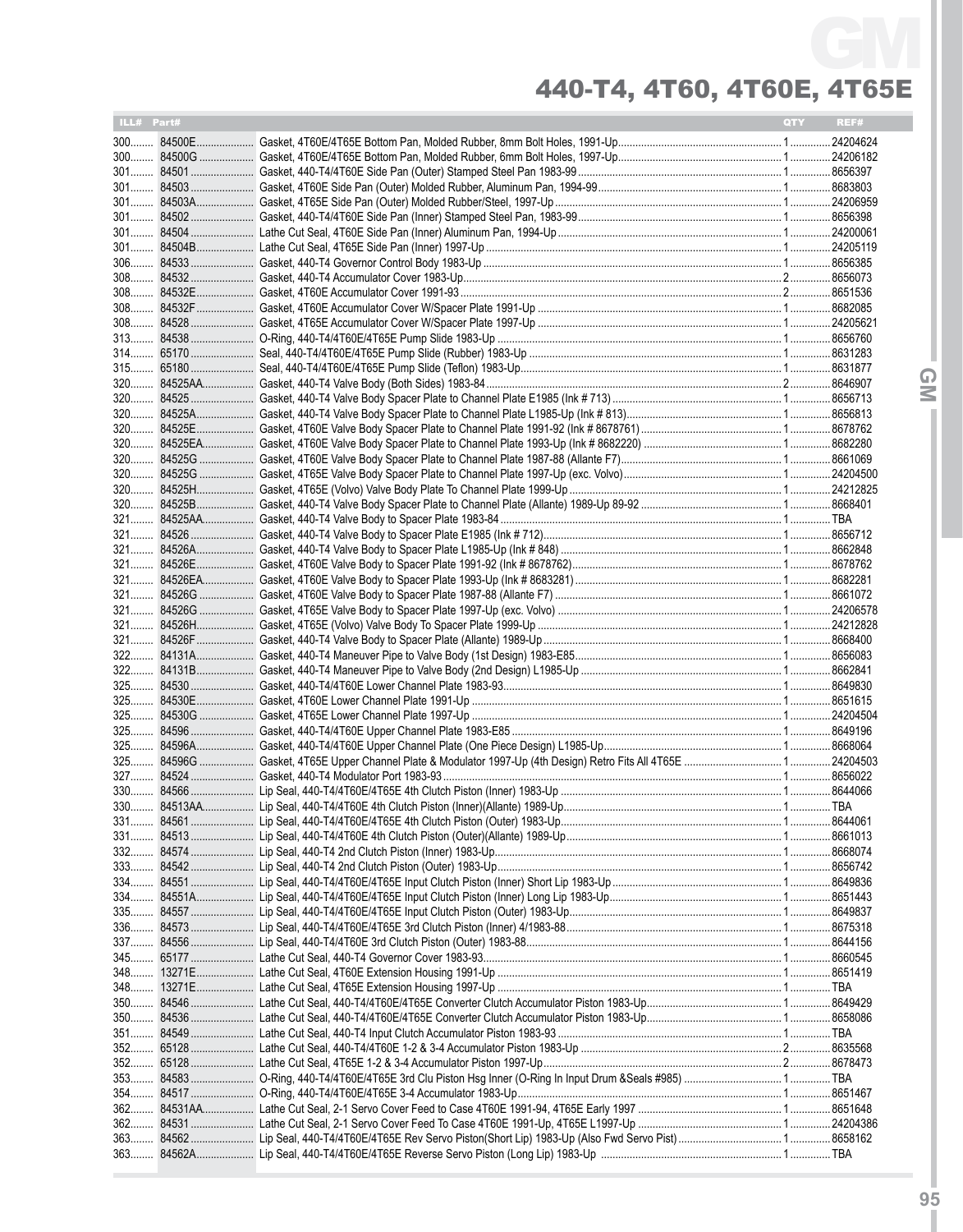| ILL# Part# |                              | QTY REF# |  |
|------------|------------------------------|----------|--|
|            |                              |          |  |
|            |                              |          |  |
|            |                              |          |  |
|            |                              |          |  |
|            |                              |          |  |
|            |                              |          |  |
|            |                              |          |  |
|            |                              |          |  |
|            |                              |          |  |
|            |                              |          |  |
|            |                              |          |  |
|            |                              |          |  |
|            |                              |          |  |
|            |                              |          |  |
|            |                              |          |  |
|            |                              |          |  |
|            |                              |          |  |
|            |                              |          |  |
|            |                              |          |  |
|            |                              |          |  |
|            |                              |          |  |
|            | <b>TECHNICAL MANUALS</b>     |          |  |
|            |                              |          |  |
|            |                              |          |  |
|            |                              |          |  |
|            |                              |          |  |
|            |                              |          |  |
|            |                              |          |  |
|            | <b>ELECTRICAL COMPONENTS</b> |          |  |
|            |                              |          |  |
|            |                              |          |  |
|            |                              |          |  |
|            |                              |          |  |
|            |                              |          |  |
|            |                              |          |  |
|            |                              |          |  |
|            |                              |          |  |
|            |                              |          |  |
|            |                              |          |  |
|            |                              |          |  |
|            |                              |          |  |
|            |                              |          |  |
|            |                              |          |  |
|            |                              |          |  |
|            |                              |          |  |
|            |                              |          |  |
|            |                              |          |  |
|            |                              |          |  |
|            |                              |          |  |
|            |                              |          |  |
|            |                              |          |  |
|            |                              |          |  |
|            |                              |          |  |
|            |                              |          |  |
|            |                              |          |  |
|            |                              |          |  |
|            |                              |          |  |
|            |                              |          |  |
|            |                              |          |  |
|            |                              |          |  |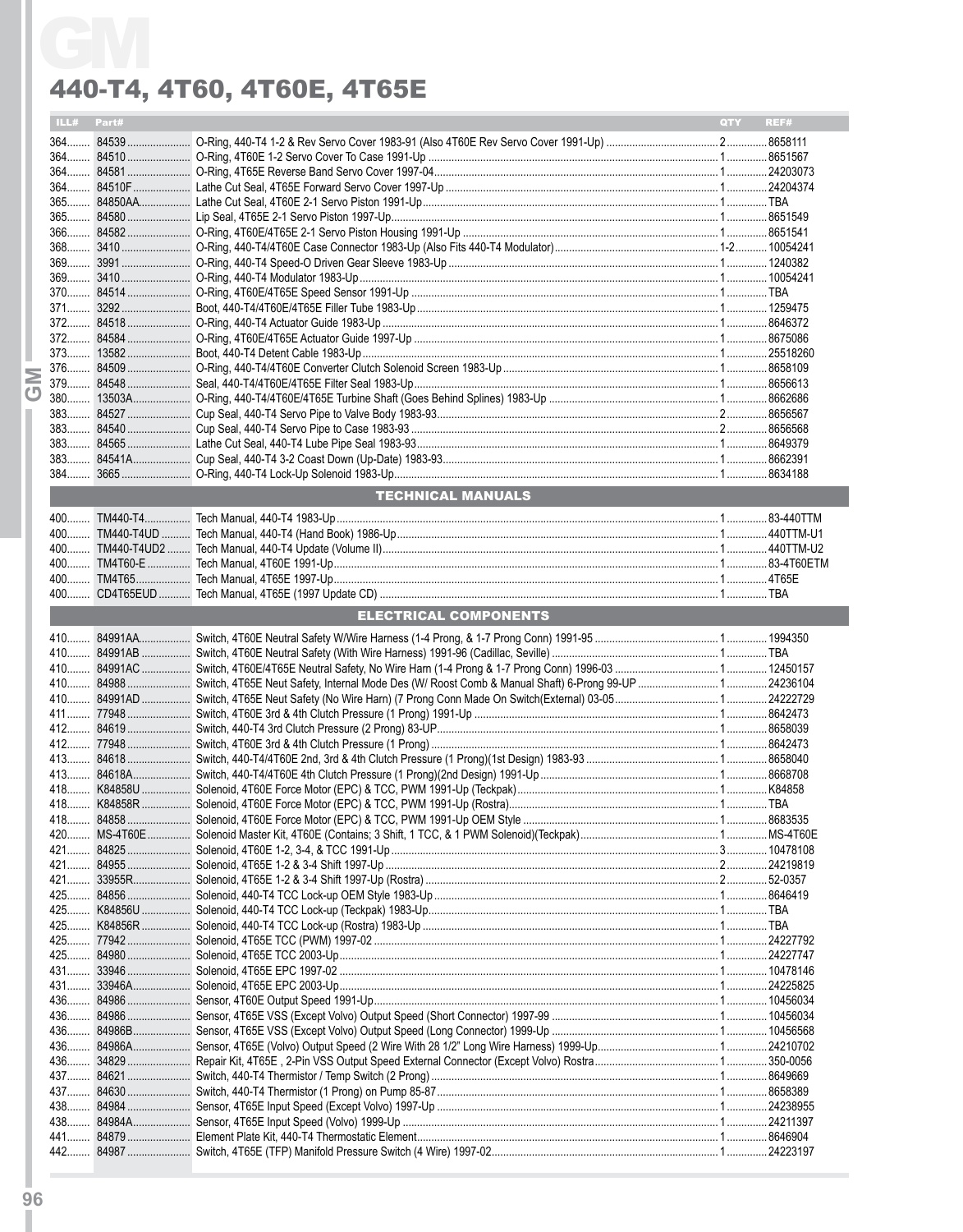| ILL# Part# |                                 | QTY | REF# |
|------------|---------------------------------|-----|------|
|            |                                 |     |      |
|            |                                 |     |      |
|            |                                 |     |      |
|            |                                 |     |      |
|            |                                 |     |      |
|            |                                 |     |      |
|            |                                 |     |      |
|            |                                 |     |      |
|            |                                 |     |      |
|            |                                 |     |      |
|            |                                 |     |      |
|            |                                 |     |      |
|            |                                 |     |      |
|            |                                 |     |      |
|            |                                 |     |      |
|            | <b>MISCELLANEOUS COMPONENTS</b> |     |      |
|            |                                 |     |      |
|            |                                 |     |      |
|            |                                 |     |      |
|            |                                 |     |      |
|            |                                 |     |      |
|            |                                 |     |      |
|            |                                 |     |      |
|            |                                 |     |      |
|            | <b>PUMPS</b>                    |     |      |
|            |                                 |     |      |
|            |                                 |     |      |
|            |                                 |     |      |
|            |                                 |     |      |
|            |                                 |     |      |
|            |                                 |     |      |
|            |                                 |     |      |
|            |                                 |     |      |
|            |                                 |     |      |
|            |                                 |     |      |
|            |                                 |     |      |
|            |                                 |     |      |
|            |                                 |     |      |
|            |                                 |     |      |
|            |                                 |     |      |
|            | <b>PUMP COMPONENTS</b>          |     |      |
|            |                                 |     |      |
|            |                                 |     |      |
|            |                                 |     |      |
|            |                                 |     |      |
|            |                                 |     |      |
|            |                                 |     |      |
|            |                                 |     |      |
|            |                                 |     |      |
|            |                                 |     |      |
|            |                                 |     |      |
|            |                                 |     |      |
|            |                                 |     |      |
|            |                                 |     |      |
|            |                                 |     |      |
|            |                                 |     |      |
|            |                                 |     |      |
| 535        |                                 |     |      |
|            |                                 |     |      |
|            |                                 |     |      |
|            |                                 |     |      |
|            |                                 |     |      |
|            | <b>DRUMS &amp; CLUTCH HUBS</b>  |     |      |
|            |                                 |     |      |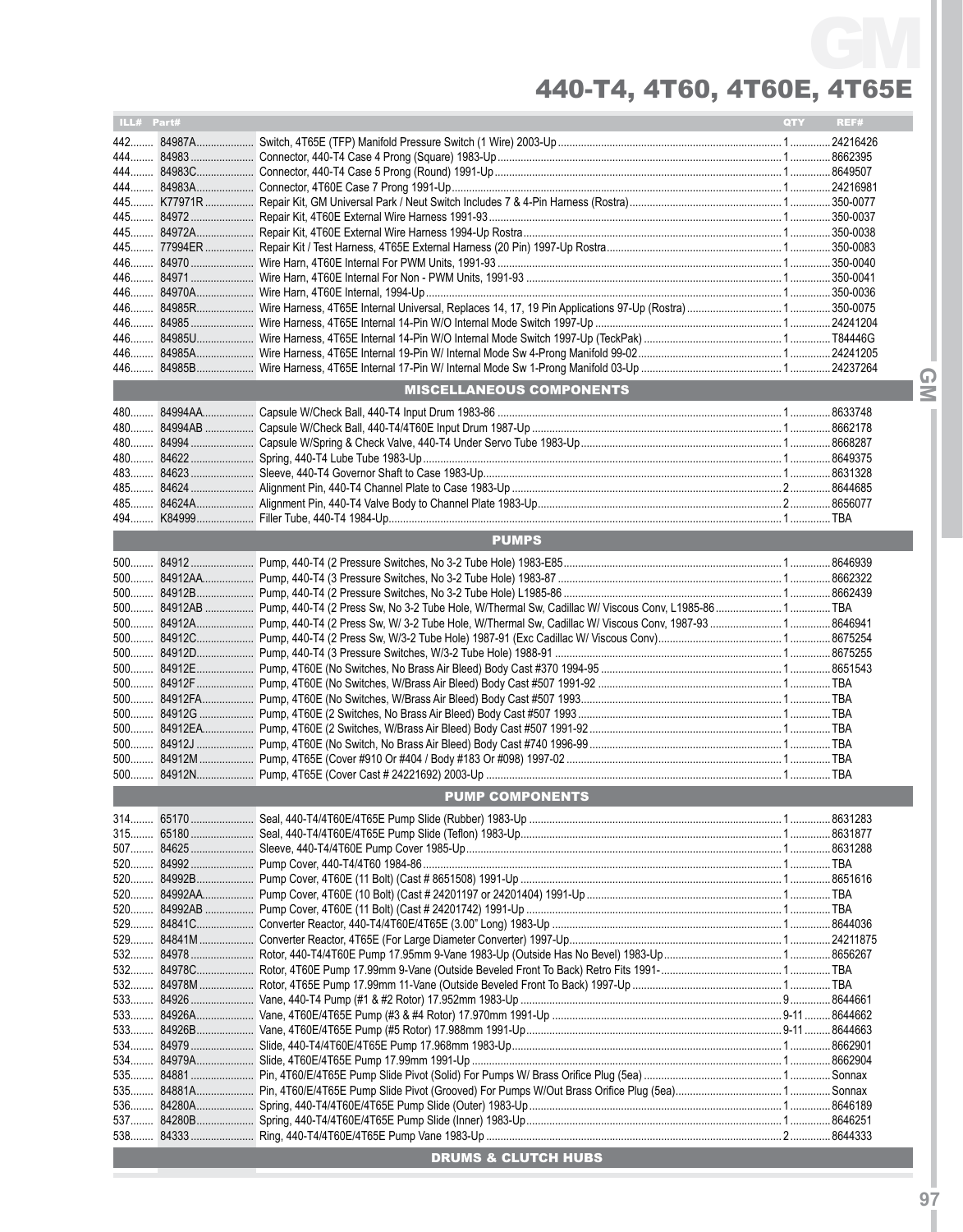| ILL# Part# |                                                                                                                                    | <b>OTY</b><br>REF# |
|------------|------------------------------------------------------------------------------------------------------------------------------------|--------------------|
|            |                                                                                                                                    |                    |
|            |                                                                                                                                    |                    |
|            |                                                                                                                                    |                    |
|            |                                                                                                                                    |                    |
|            |                                                                                                                                    |                    |
|            |                                                                                                                                    |                    |
|            |                                                                                                                                    |                    |
|            |                                                                                                                                    |                    |
|            |                                                                                                                                    |                    |
|            |                                                                                                                                    |                    |
|            |                                                                                                                                    |                    |
|            |                                                                                                                                    |                    |
|            |                                                                                                                                    |                    |
|            |                                                                                                                                    |                    |
|            |                                                                                                                                    |                    |
|            |                                                                                                                                    |                    |
|            |                                                                                                                                    |                    |
|            |                                                                                                                                    |                    |
|            |                                                                                                                                    |                    |
|            |                                                                                                                                    |                    |
|            |                                                                                                                                    |                    |
|            |                                                                                                                                    |                    |
|            |                                                                                                                                    |                    |
|            |                                                                                                                                    |                    |
|            |                                                                                                                                    |                    |
|            | <b>PLANETS, RING GEARS, SUN GEARS &amp; SHELLS</b>                                                                                 |                    |
|            |                                                                                                                                    |                    |
|            |                                                                                                                                    |                    |
|            |                                                                                                                                    |                    |
|            |                                                                                                                                    |                    |
|            |                                                                                                                                    |                    |
|            |                                                                                                                                    |                    |
|            |                                                                                                                                    |                    |
|            |                                                                                                                                    |                    |
|            |                                                                                                                                    |                    |
|            |                                                                                                                                    |                    |
|            |                                                                                                                                    |                    |
|            |                                                                                                                                    |                    |
|            | 598 84951B Ring Gr, 4T60E Final Drive, 70T, Rt Angle, 3.146" Hub, W/Step To Carrier Brg (2.84/3.06/3.33 Ratio) 91-95  1 TBA        |                    |
|            | 598 84951D Ring Gr, 4T60E Final Drive, 78T, Left Angle, 3.146" Hub, W/Step To Carrier Brg (2.86/3.05/3.29 Ratio) 1995 1 TBA        |                    |
|            | 598 84951C Ring Gr, 4T60E Final Drive, 70T, Rt Angle, 3.146" Hub, No Step To Carrier Brg (2.84/3.06/3.33 Ratio) 96-97  18685582    |                    |
|            | 598 84951M  Ring Gr, 4T60E/65E Final Drive, 78T, Rt Angle, 3.146" Hub, No Step To Carrier Brg (2.86/3.05/3.29 Ratio) 96-Up  1  TBA |                    |
|            |                                                                                                                                    |                    |
|            | 612 84945A Sun Gear, 440-T4/4T60E Input (For 2nd Des Input Sprag) (Splines No Flats & Has Angle Cuts) 1987-93 1 8668703            |                    |
|            |                                                                                                                                    |                    |
|            | 612 84945D Sun Gear, 4T60E/65E Input (For Dual Input Sprag) (Splines 2-Flats, No Bearing To Mainshaft) 1996-Up  1 TBA              |                    |
|            |                                                                                                                                    |                    |
|            |                                                                                                                                    |                    |
|            |                                                                                                                                    |                    |
|            |                                                                                                                                    |                    |
|            |                                                                                                                                    |                    |
|            |                                                                                                                                    |                    |
|            |                                                                                                                                    |                    |
|            |                                                                                                                                    |                    |
|            |                                                                                                                                    |                    |
|            |                                                                                                                                    |                    |
|            |                                                                                                                                    |                    |
|            |                                                                                                                                    |                    |
|            |                                                                                                                                    |                    |
|            | 624 84946P Shell, 4T65E Rev React (Stove Pipe) 2nd Des, (Square Teeth To Drum) 98-Up (97-Up If Used W/ 84717P) 1 24209481          |                    |
|            |                                                                                                                                    |                    |
|            | <b>SPRAGS &amp; ONE WAY CLUTCHES</b>                                                                                               |                    |
|            |                                                                                                                                    |                    |
|            |                                                                                                                                    |                    |
|            |                                                                                                                                    |                    |
|            |                                                                                                                                    |                    |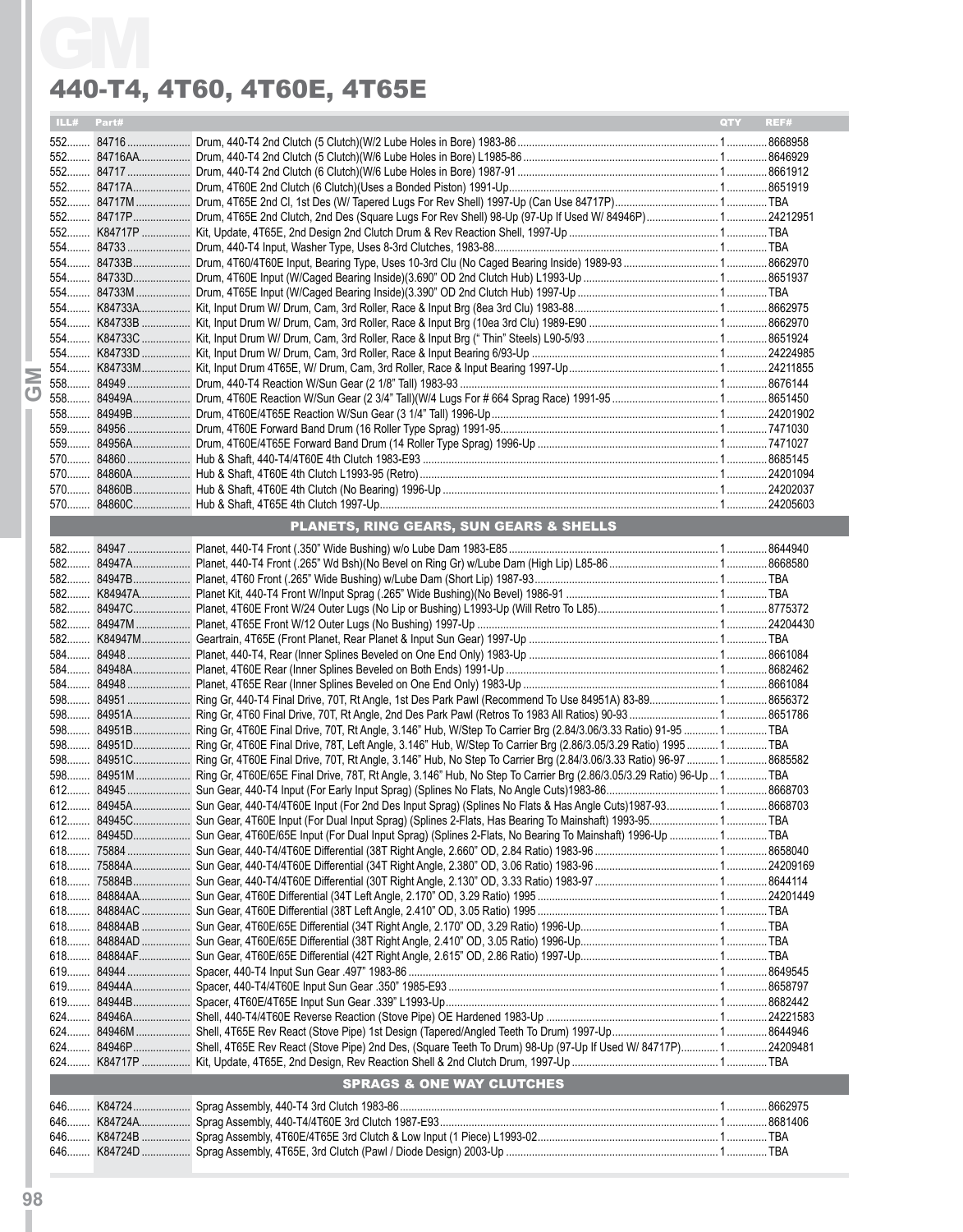| ILL# Part# |                                                                                                                         | QTY <b>A</b> | REF# |
|------------|-------------------------------------------------------------------------------------------------------------------------|--------------|------|
|            |                                                                                                                         |              |      |
|            |                                                                                                                         |              |      |
|            |                                                                                                                         |              |      |
|            |                                                                                                                         |              |      |
|            |                                                                                                                         |              |      |
|            |                                                                                                                         |              |      |
|            |                                                                                                                         |              |      |
|            |                                                                                                                         |              |      |
|            |                                                                                                                         |              |      |
|            |                                                                                                                         |              |      |
|            |                                                                                                                         |              |      |
|            |                                                                                                                         |              |      |
|            |                                                                                                                         |              |      |
|            |                                                                                                                         |              |      |
|            |                                                                                                                         |              |      |
|            |                                                                                                                         |              |      |
|            |                                                                                                                         |              |      |
|            |                                                                                                                         |              |      |
|            |                                                                                                                         |              |      |
|            |                                                                                                                         |              |      |
|            |                                                                                                                         |              |      |
|            |                                                                                                                         |              |      |
|            |                                                                                                                         |              |      |
|            |                                                                                                                         |              |      |
|            |                                                                                                                         |              |      |
|            |                                                                                                                         |              |      |
|            | <b>SHAFTS &amp; GOVERNORS</b>                                                                                           |              |      |
|            |                                                                                                                         |              |      |
|            |                                                                                                                         |              |      |
|            |                                                                                                                         |              |      |
|            |                                                                                                                         |              |      |
|            |                                                                                                                         |              |      |
|            |                                                                                                                         |              |      |
|            |                                                                                                                         |              |      |
|            |                                                                                                                         |              |      |
|            | 678 84737 Output Shaft, 440-T4, 17-3/4" (1.75" Bearing To Sun Gear, No Lube Dam) (Can Use 84737AA) 1983-E85 1 8658408   |              |      |
|            | 678 84737AA Output Shaft, 440-T4, 17-3/4" (1.75" Bearing To Sun Gear, Has Lube Dam) (Retros To 1983) L1985-88 1 8675990 |              |      |
|            |                                                                                                                         |              |      |
|            |                                                                                                                         |              |      |
|            |                                                                                                                         |              |      |
|            |                                                                                                                         |              |      |
|            |                                                                                                                         |              |      |
|            |                                                                                                                         |              |      |
|            |                                                                                                                         |              |      |
|            |                                                                                                                         |              |      |
|            |                                                                                                                         |              |      |
|            |                                                                                                                         |              |      |
|            |                                                                                                                         |              |      |
|            |                                                                                                                         |              |      |
|            |                                                                                                                         |              |      |
|            |                                                                                                                         |              |      |
|            |                                                                                                                         |              |      |
|            |                                                                                                                         |              |      |
|            |                                                                                                                         |              |      |
|            |                                                                                                                         |              |      |
|            |                                                                                                                         |              |      |
|            |                                                                                                                         |              |      |
|            |                                                                                                                         |              |      |
|            | <b>CHAINS, SPROCKETS &amp; SPROCKET SUPPORTS</b>                                                                        |              |      |
|            |                                                                                                                         |              |      |
|            |                                                                                                                         |              |      |
|            |                                                                                                                         |              |      |
|            |                                                                                                                         |              |      |
|            |                                                                                                                         |              |      |
|            |                                                                                                                         |              |      |
|            |                                                                                                                         |              |      |
|            |                                                                                                                         |              |      |

 $\overline{Q}$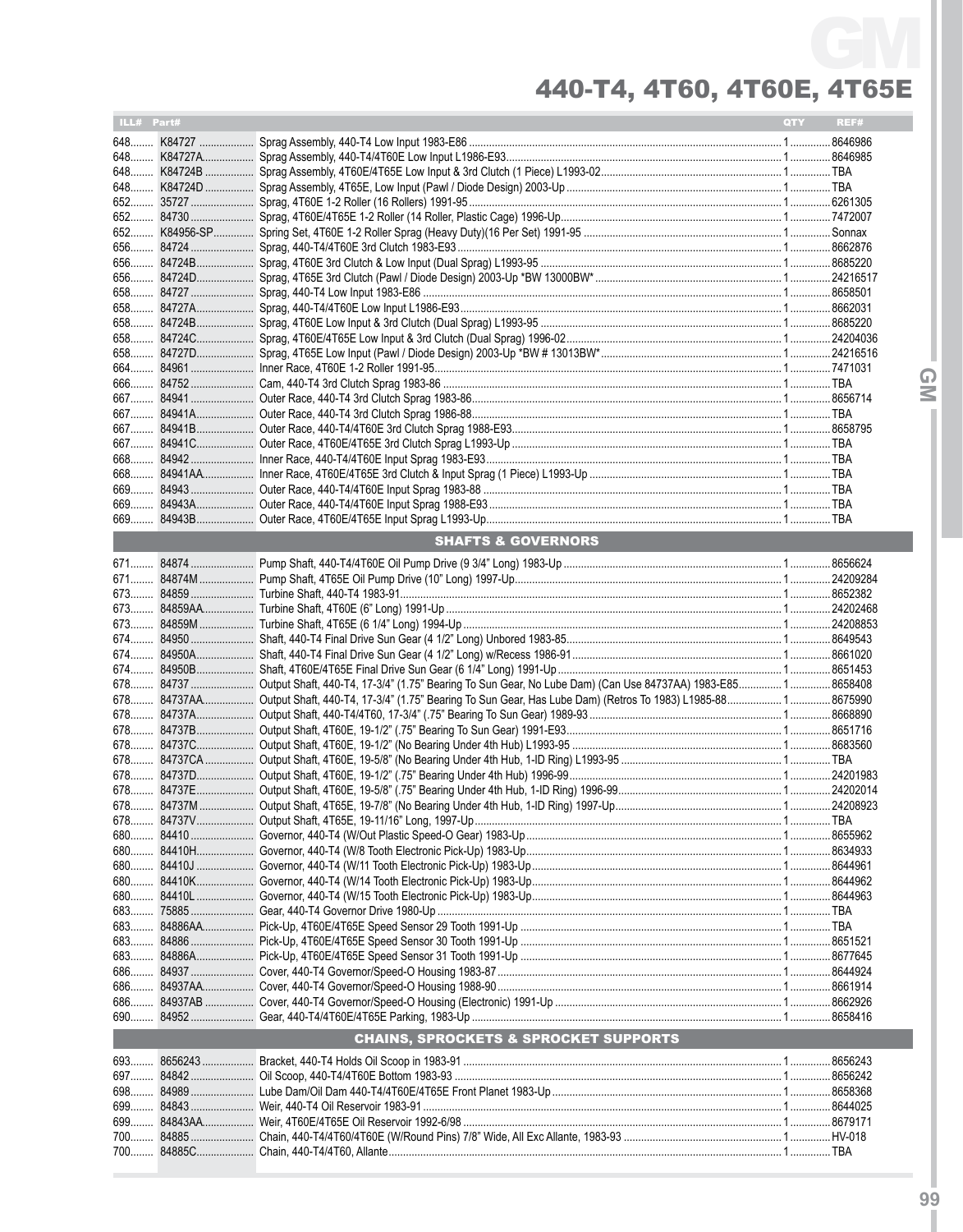| ILL# Part# |                      | REF#<br><b>OTY</b> |
|------------|----------------------|--------------------|
|            |                      |                    |
|            |                      |                    |
|            |                      |                    |
|            |                      |                    |
|            |                      |                    |
|            |                      |                    |
|            |                      |                    |
|            |                      |                    |
|            |                      |                    |
|            |                      |                    |
|            |                      |                    |
|            |                      |                    |
|            |                      |                    |
|            |                      |                    |
|            |                      |                    |
|            |                      |                    |
|            |                      |                    |
|            |                      |                    |
|            |                      |                    |
|            |                      |                    |
|            |                      |                    |
|            |                      |                    |
|            |                      |                    |
|            |                      |                    |
|            |                      |                    |
|            |                      |                    |
|            |                      |                    |
|            |                      |                    |
|            |                      |                    |
|            |                      |                    |
|            |                      |                    |
|            |                      |                    |
|            |                      |                    |
|            |                      |                    |
|            |                      |                    |
|            |                      |                    |
|            | <b>DIFFERENTIALS</b> |                    |
|            |                      |                    |
|            |                      |                    |
|            |                      |                    |
|            |                      |                    |
|            |                      |                    |
|            |                      |                    |
|            |                      |                    |
|            |                      |                    |
|            |                      |                    |
|            |                      |                    |
|            |                      |                    |
|            |                      |                    |
|            |                      |                    |
|            |                      |                    |
|            |                      |                    |
|            |                      |                    |
|            |                      |                    |
|            |                      |                    |
|            |                      |                    |
|            |                      |                    |
|            |                      |                    |
|            |                      |                    |
|            |                      |                    |
|            |                      |                    |
|            |                      |                    |
|            |                      |                    |
|            |                      |                    |
|            |                      |                    |
|            |                      |                    |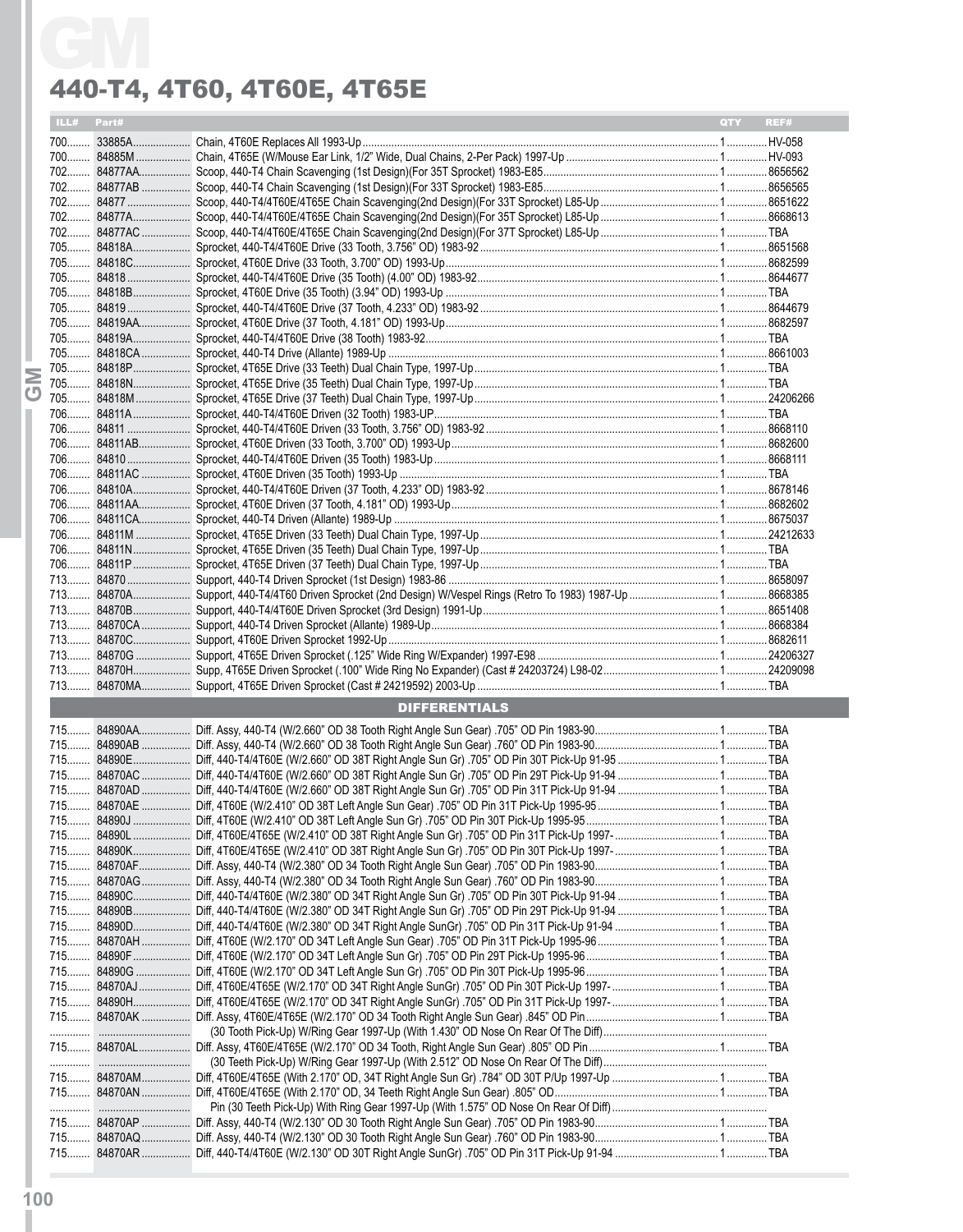440-T4, 4T60, 4T60E, 4T65E GM

| ILL# Part# |                                                                                                       | QTY <b>Q</b> | REF# |
|------------|-------------------------------------------------------------------------------------------------------|--------------|------|
|            | 715 84890A Diff, 440-T4/4T60E (W/2.130" OD 30T Right Angle SunGr) .705" OD Pin 29T Pick-Up 91-95  TBA |              |      |
|            |                                                                                                       |              |      |
|            |                                                                                                       |              |      |
|            |                                                                                                       |              |      |
|            |                                                                                                       |              |      |
|            |                                                                                                       |              |      |
|            |                                                                                                       |              |      |
|            |                                                                                                       |              |      |
|            |                                                                                                       |              |      |
|            |                                                                                                       |              |      |
|            |                                                                                                       |              |      |
|            | <b>VALVE BODIES (DACCO VB#)</b>                                                                       |              |      |
|            |                                                                                                       |              |      |
|            |                                                                                                       |              |      |
|            |                                                                                                       |              |      |
| 740        |                                                                                                       |              |      |
| 740        |                                                                                                       |              |      |
| 740        |                                                                                                       |              |      |
|            |                                                                                                       |              |      |
|            |                                                                                                       |              |      |
|            | <b>VALVE BODIES</b>                                                                                   |              |      |
|            |                                                                                                       |              |      |
|            |                                                                                                       |              |      |
|            |                                                                                                       |              |      |
|            |                                                                                                       |              |      |
|            |                                                                                                       |              |      |
|            |                                                                                                       |              |      |
|            |                                                                                                       |              |      |
|            |                                                                                                       |              |      |
|            |                                                                                                       |              |      |
|            |                                                                                                       |              |      |
|            |                                                                                                       |              |      |
|            |                                                                                                       |              |      |
|            |                                                                                                       |              |      |
|            |                                                                                                       |              |      |
|            |                                                                                                       |              |      |
|            |                                                                                                       |              |      |
|            |                                                                                                       |              |      |
|            |                                                                                                       |              |      |
|            |                                                                                                       |              |      |
|            |                                                                                                       |              |      |
|            |                                                                                                       |              |      |
|            |                                                                                                       |              |      |
|            | <b>VALVE BODY COMPONENTS</b>                                                                          |              |      |
|            |                                                                                                       |              |      |
|            |                                                                                                       |              |      |
|            |                                                                                                       |              |      |
|            |                                                                                                       |              |      |
|            |                                                                                                       |              |      |
|            |                                                                                                       |              |      |
|            |                                                                                                       |              |      |
|            |                                                                                                       |              |      |
|            |                                                                                                       |              |      |
|            |                                                                                                       |              |      |
|            |                                                                                                       |              |      |
|            |                                                                                                       |              |      |
|            |                                                                                                       |              |      |
|            |                                                                                                       |              |      |
|            |                                                                                                       |              |      |
|            |                                                                                                       |              |      |
|            |                                                                                                       |              |      |
|            |                                                                                                       |              |      |
|            |                                                                                                       |              |      |
|            |                                                                                                       |              |      |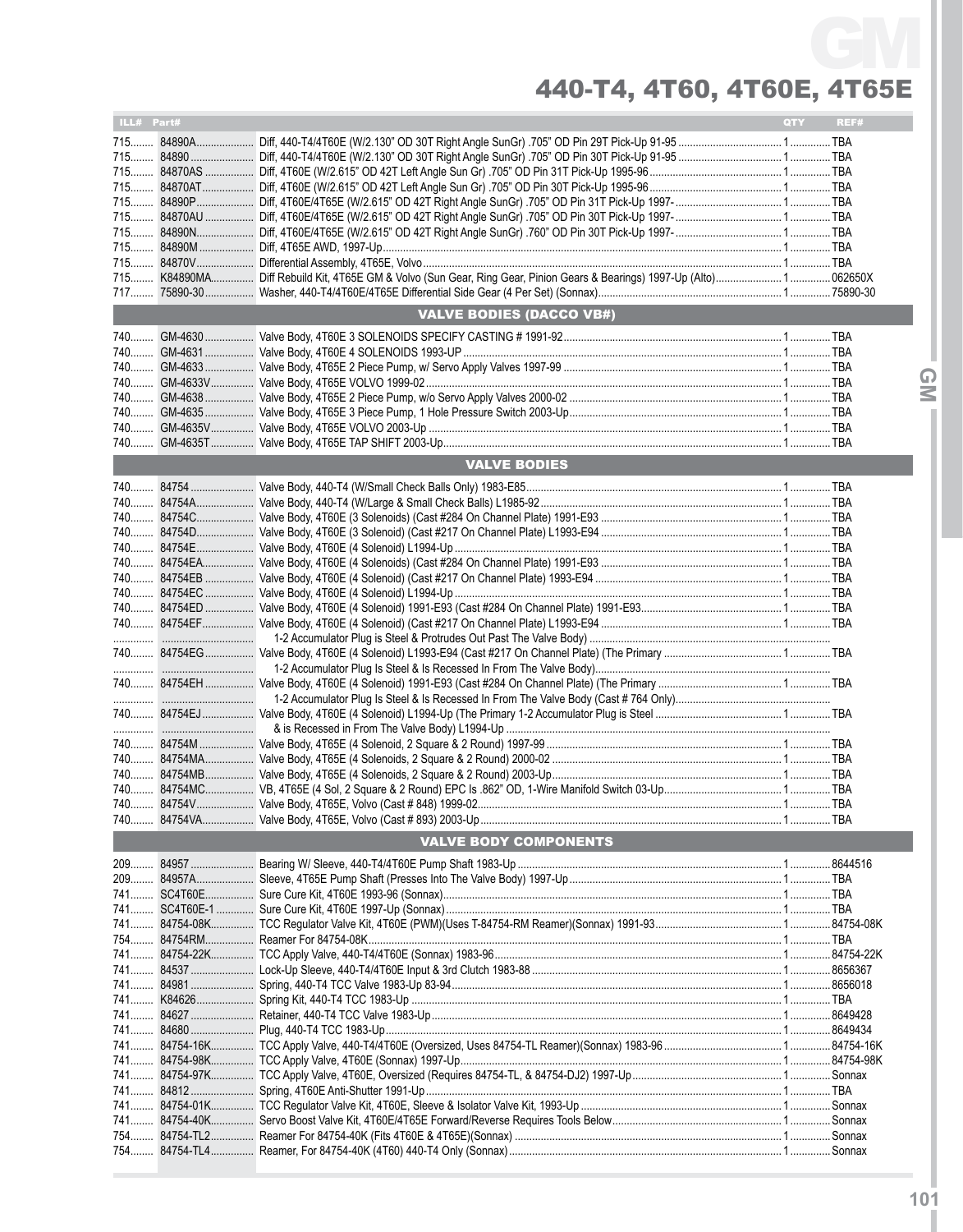| ILL# Part# |                       | <b>QTY</b> | REF# |
|------------|-----------------------|------------|------|
|            |                       |            |      |
|            |                       |            |      |
|            |                       |            |      |
|            |                       |            |      |
|            |                       |            |      |
|            |                       |            |      |
|            |                       |            |      |
|            |                       |            |      |
|            |                       |            |      |
|            |                       |            |      |
|            |                       |            |      |
|            |                       |            |      |
|            |                       |            |      |
|            |                       |            |      |
|            |                       |            |      |
|            |                       |            |      |
|            |                       |            |      |
|            |                       |            |      |
|            |                       |            |      |
|            |                       |            |      |
|            |                       |            |      |
|            |                       |            |      |
|            |                       |            |      |
|            |                       |            |      |
|            |                       |            |      |
|            |                       |            |      |
|            |                       |            |      |
|            |                       |            |      |
|            |                       |            |      |
|            |                       |            |      |
|            |                       |            |      |
|            |                       |            |      |
|            |                       |            |      |
|            |                       |            |      |
|            |                       |            |      |
|            |                       |            |      |
|            |                       |            |      |
|            |                       |            |      |
|            |                       |            |      |
|            |                       |            |      |
|            |                       |            |      |
|            | <b>CHANNEL PLATES</b> |            |      |
|            |                       |            |      |
|            |                       |            |      |
|            |                       |            |      |
|            |                       |            |      |
|            |                       |            |      |
|            |                       |            |      |
|            |                       |            |      |
|            |                       |            |      |
|            |                       |            |      |
|            |                       |            |      |
|            |                       |            |      |
|            |                       |            |      |
|            |                       |            |      |
|            |                       |            |      |
|            |                       |            |      |
|            |                       |            |      |
|            |                       |            |      |
|            |                       |            |      |
|            |                       |            |      |
|            |                       |            |      |
|            |                       |            |      |
|            |                       |            |      |
|            |                       |            |      |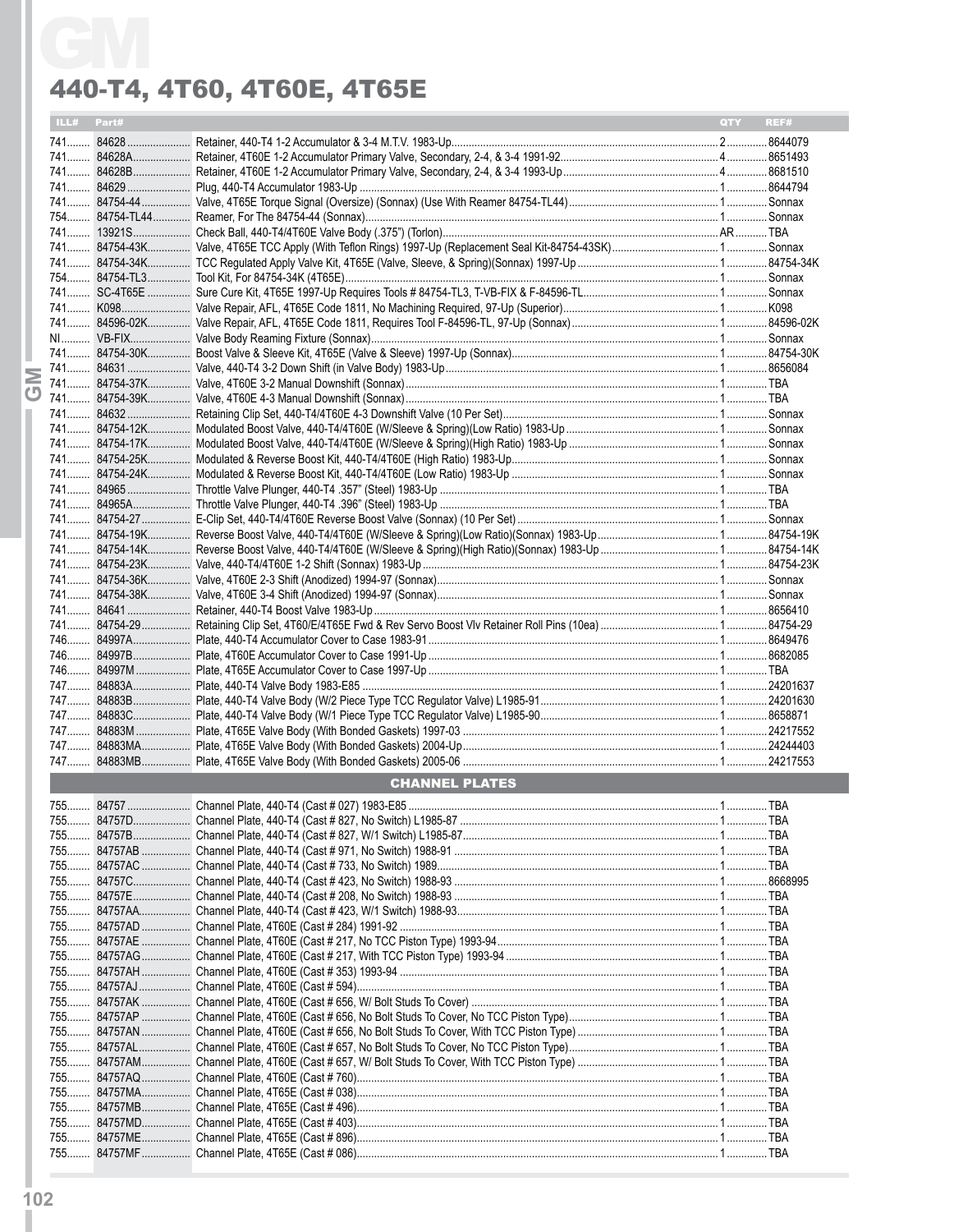| ILL# Part# |                                                    | <b>QTY</b> | REF# |
|------------|----------------------------------------------------|------------|------|
|            |                                                    |            |      |
|            |                                                    |            |      |
|            |                                                    |            |      |
|            |                                                    |            |      |
|            |                                                    |            |      |
|            |                                                    |            |      |
|            |                                                    |            |      |
|            |                                                    |            |      |
|            |                                                    |            |      |
|            |                                                    |            |      |
|            |                                                    |            |      |
|            |                                                    |            |      |
|            |                                                    |            |      |
|            |                                                    |            |      |
|            | <b>CASES, CASE COMPONENTS, PANS &amp; HOUSINGS</b> |            |      |
|            |                                                    |            |      |
|            |                                                    |            |      |
|            |                                                    |            |      |
|            |                                                    |            |      |
|            |                                                    |            |      |
|            |                                                    |            |      |
|            |                                                    |            |      |
|            |                                                    |            |      |
|            |                                                    |            |      |
|            |                                                    |            |      |
|            |                                                    |            |      |
|            |                                                    |            |      |
|            |                                                    |            |      |
|            |                                                    |            |      |
|            |                                                    |            |      |
|            |                                                    |            |      |
|            |                                                    |            |      |
|            |                                                    |            |      |
|            |                                                    |            |      |
|            |                                                    |            |      |
|            |                                                    |            |      |
|            |                                                    |            |      |
|            |                                                    |            |      |
|            |                                                    |            |      |
|            |                                                    |            |      |
|            |                                                    |            |      |
|            |                                                    |            |      |
|            |                                                    |            |      |
|            |                                                    |            |      |
|            |                                                    |            |      |
|            |                                                    |            |      |
|            |                                                    |            |      |
|            |                                                    |            |      |
|            |                                                    |            |      |
|            |                                                    |            |      |
|            | <b>SNAP RINGS</b>                                  |            |      |
|            |                                                    |            |      |
|            |                                                    |            |      |
|            |                                                    |            |      |
|            |                                                    |            |      |
|            |                                                    |            |      |
|            |                                                    |            |      |
| 873        |                                                    |            |      |
|            |                                                    |            |      |
|            |                                                    |            |      |
|            |                                                    |            |      |
| 878        |                                                    |            |      |
|            |                                                    |            |      |
| 880        |                                                    |            |      |
|            |                                                    |            |      |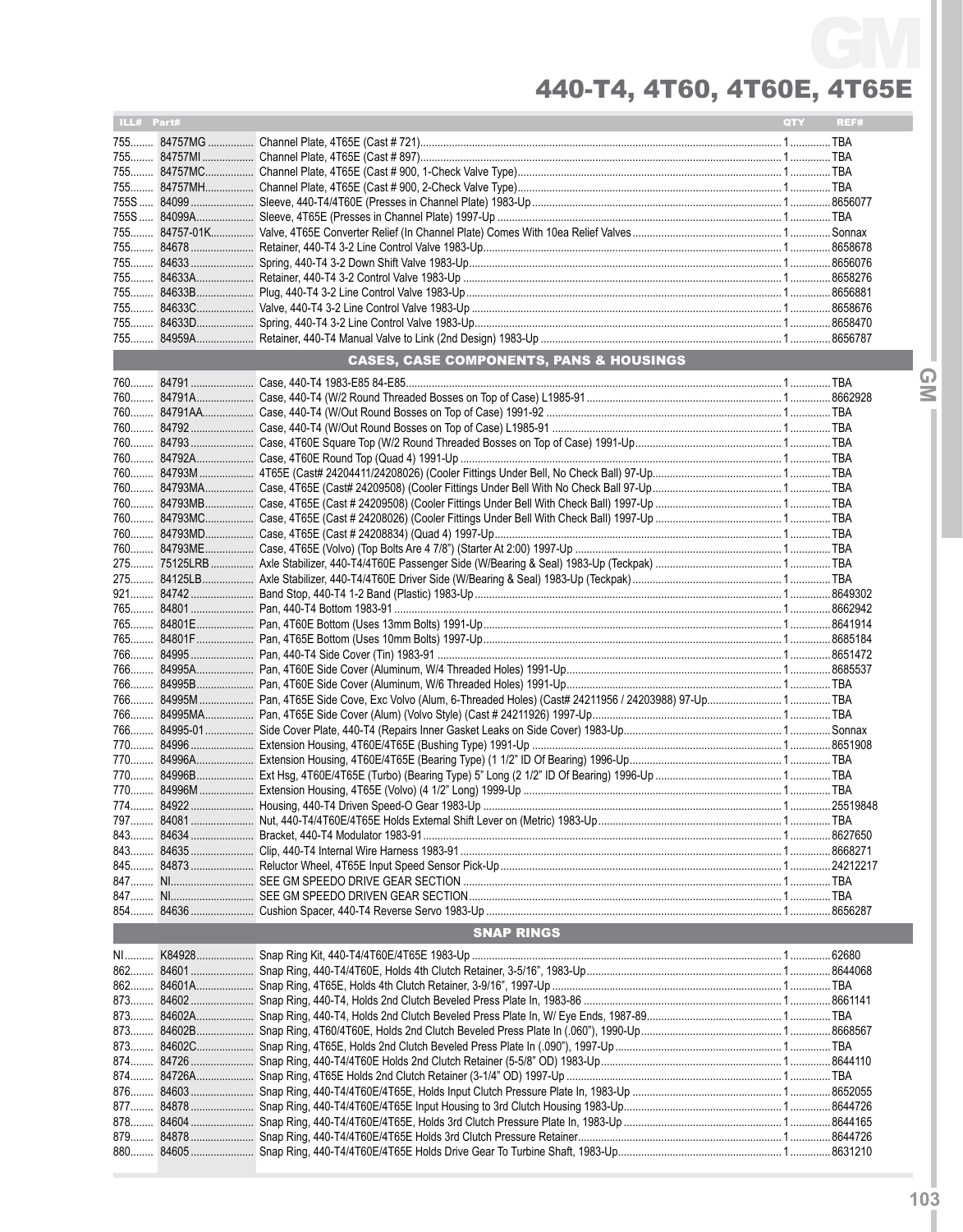| ILL# Part# |                                              | <b>OTY</b> | REF# |
|------------|----------------------------------------------|------------|------|
|            |                                              |            |      |
|            |                                              |            |      |
|            |                                              |            |      |
|            |                                              |            |      |
|            |                                              |            |      |
|            |                                              |            |      |
|            |                                              |            |      |
|            |                                              |            |      |
|            | <b>SERVOS, ACCUMULATORS &amp; COMPONENTS</b> |            |      |
|            |                                              |            |      |
|            |                                              |            |      |
|            |                                              |            |      |
|            |                                              |            |      |
|            |                                              |            |      |
|            |                                              |            |      |
|            |                                              |            |      |
|            |                                              |            |      |
|            |                                              |            |      |
|            |                                              |            |      |
|            |                                              |            |      |
|            |                                              |            |      |
|            |                                              |            |      |
|            |                                              |            |      |
|            |                                              |            |      |
|            |                                              |            |      |
|            |                                              |            |      |
|            |                                              |            |      |
|            |                                              |            |      |
|            |                                              |            |      |
|            |                                              |            |      |
|            |                                              |            |      |
|            |                                              |            |      |
|            |                                              |            |      |
|            |                                              |            |      |
|            |                                              |            |      |
|            |                                              |            |      |
|            |                                              |            |      |
|            |                                              |            |      |
|            |                                              |            |      |
|            |                                              |            |      |
|            |                                              |            |      |
|            |                                              |            |      |
|            |                                              |            |      |
|            |                                              |            |      |
|            |                                              |            |      |
|            |                                              |            |      |
|            |                                              |            |      |
|            |                                              |            |      |
|            |                                              |            |      |
|            |                                              |            |      |
|            |                                              |            |      |
|            |                                              |            |      |
|            |                                              |            |      |
|            |                                              |            |      |
|            |                                              |            |      |
|            |                                              |            |      |
|            |                                              |            |      |
|            |                                              |            |      |
|            |                                              |            |      |
|            |                                              |            |      |
|            |                                              |            |      |
|            |                                              |            |      |
|            |                                              |            |      |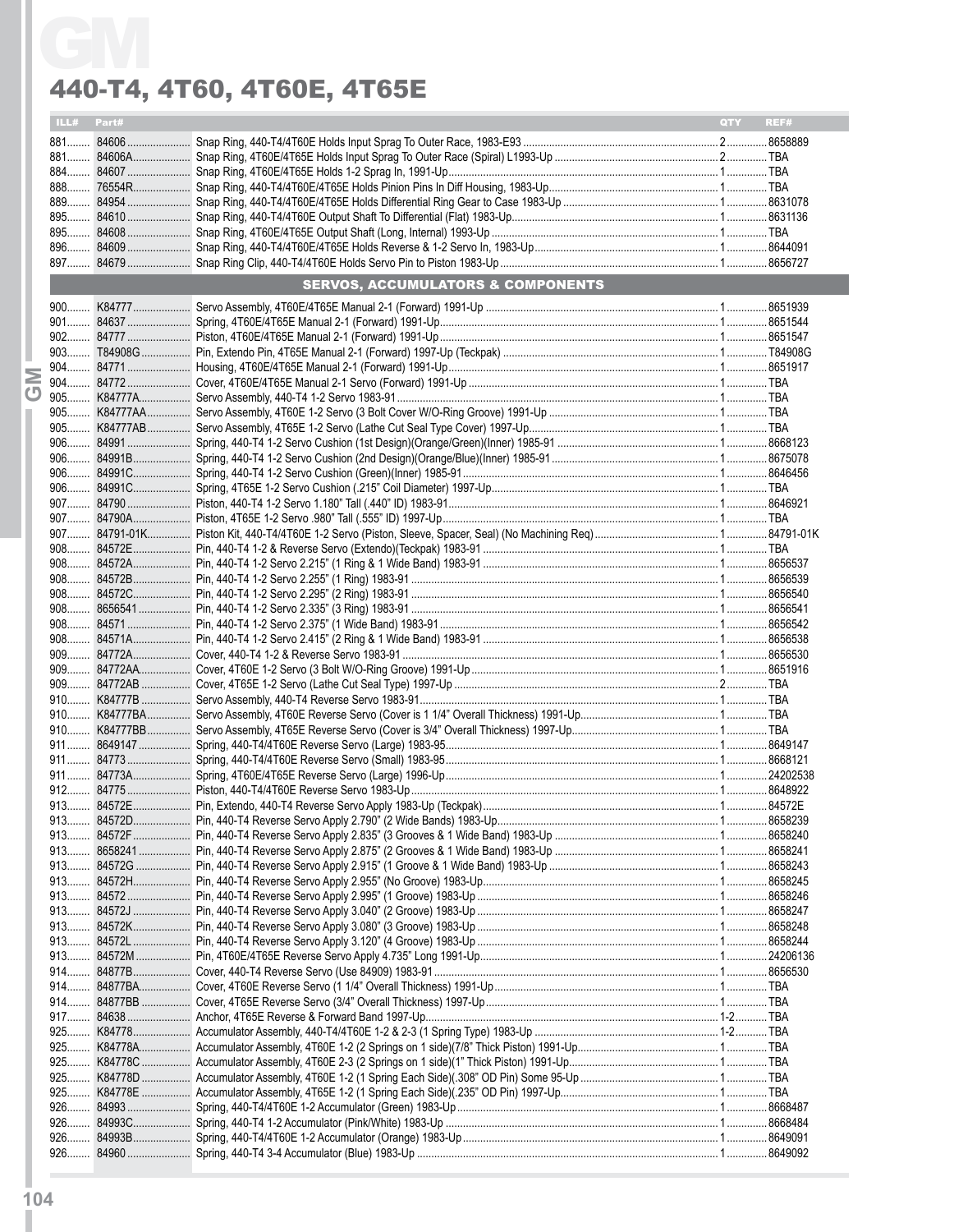| ILL# Part# |            |                                                    | <b>QTY</b> | REF# |
|------------|------------|----------------------------------------------------|------------|------|
|            |            |                                                    |            |      |
|            |            |                                                    |            |      |
|            |            |                                                    |            |      |
|            |            |                                                    |            |      |
|            |            |                                                    |            |      |
|            |            |                                                    |            |      |
|            |            |                                                    |            |      |
|            |            |                                                    |            |      |
|            |            |                                                    |            |      |
|            |            |                                                    |            |      |
|            |            |                                                    |            |      |
|            |            |                                                    |            |      |
|            |            |                                                    |            |      |
|            |            |                                                    |            |      |
|            |            |                                                    |            |      |
|            |            |                                                    |            |      |
|            |            |                                                    |            |      |
|            |            |                                                    |            |      |
|            |            |                                                    |            |      |
|            |            |                                                    |            |      |
|            |            |                                                    |            |      |
|            |            |                                                    |            |      |
|            |            |                                                    |            |      |
|            |            |                                                    |            |      |
|            |            |                                                    |            |      |
|            |            |                                                    |            |      |
|            |            |                                                    |            |      |
|            |            |                                                    |            |      |
|            |            |                                                    |            |      |
|            |            |                                                    |            |      |
|            |            |                                                    |            |      |
|            |            |                                                    |            |      |
|            |            |                                                    |            |      |
|            |            |                                                    |            |      |
|            |            |                                                    |            |      |
|            |            |                                                    |            |      |
|            |            |                                                    |            |      |
|            |            |                                                    |            |      |
|            |            |                                                    |            |      |
|            |            |                                                    |            |      |
|            |            |                                                    |            |      |
|            |            |                                                    |            |      |
|            |            |                                                    |            |      |
|            |            |                                                    |            |      |
|            |            |                                                    |            |      |
|            |            |                                                    |            |      |
|            |            |                                                    |            |      |
|            |            | <b>CLUTCH PISTONS, LINKAGE &amp; MISCELLANEOUS</b> |            |      |
|            | 960 84888A |                                                    |            |      |
|            | 960 84888  |                                                    |            |      |
|            |            |                                                    |            |      |
|            |            |                                                    |            |      |
|            |            |                                                    |            |      |
|            |            |                                                    |            |      |
|            | 964 84764A |                                                    |            |      |
|            |            |                                                    |            |      |
|            |            |                                                    |            |      |
|            |            |                                                    |            |      |
|            |            |                                                    |            |      |
|            | 970 84720A |                                                    |            |      |
|            |            |                                                    |            |      |
|            |            |                                                    |            |      |
|            |            |                                                    |            |      |
|            |            |                                                    |            |      |
|            |            |                                                    |            |      |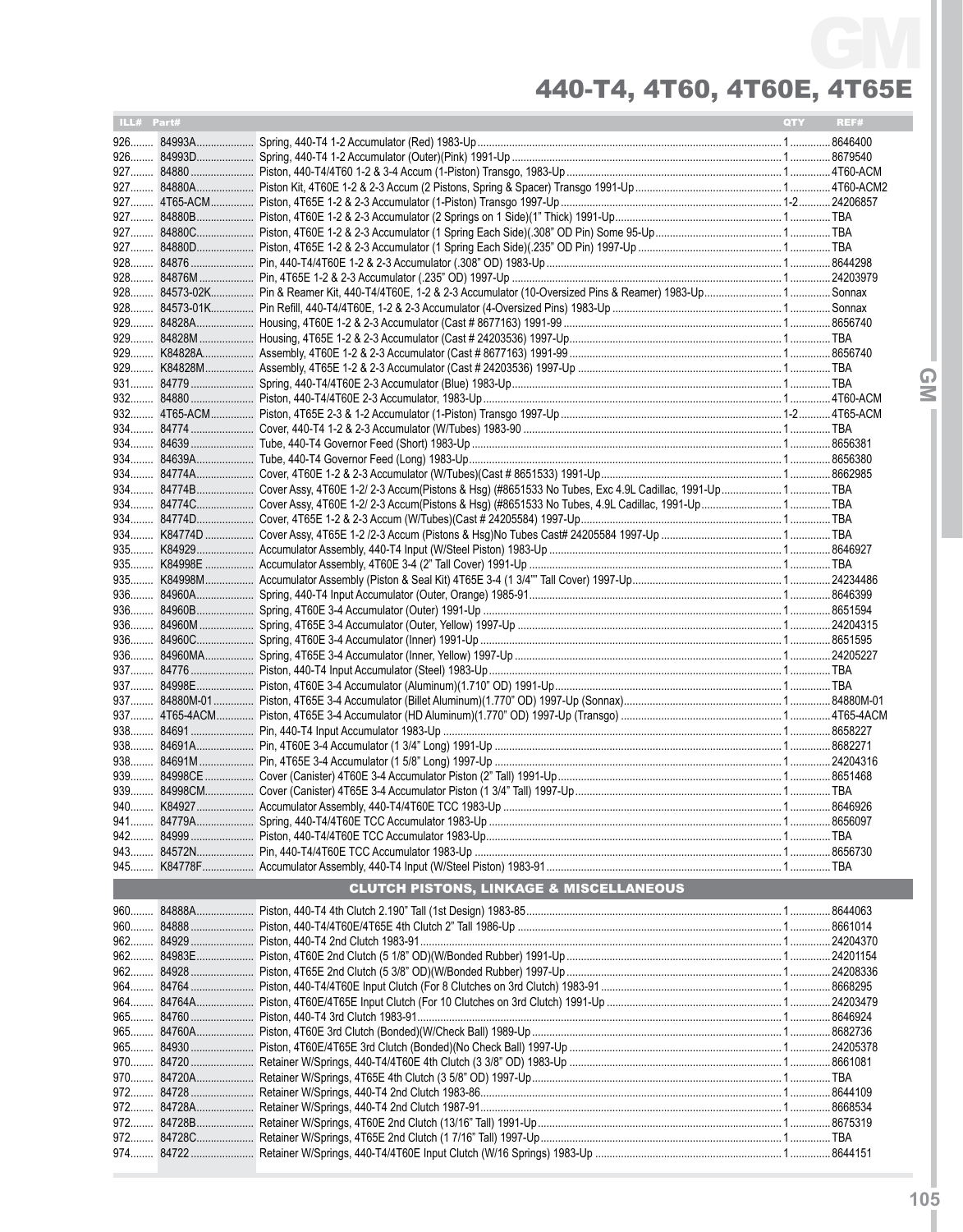|            | 440-T4, 4T60, 4T60E, 4T65E |     |      |
|------------|----------------------------|-----|------|
| ILL# Part# |                            | QTY | REF# |
|            |                            |     |      |
|            |                            |     |      |
|            |                            |     |      |
|            |                            |     |      |
|            |                            |     |      |
|            |                            |     |      |
|            |                            |     |      |
|            |                            |     |      |
|            |                            |     |      |
|            |                            |     |      |
|            |                            |     |      |
|            |                            |     |      |
|            |                            |     |      |
|            |                            |     |      |
|            |                            |     |      |
|            |                            |     |      |
|            |                            |     |      |
|            |                            |     |      |
|            |                            |     |      |
|            |                            |     |      |
|            |                            |     |      |
|            |                            |     |      |
|            |                            |     |      |
|            |                            |     |      |
|            |                            |     |      |
|            |                            |     |      |
|            |                            |     |      |
|            |                            |     |      |
|            |                            |     |      |
|            |                            |     |      |
|            |                            |     |      |
|            |                            |     |      |
|            |                            |     |      |
|            |                            |     |      |
|            |                            |     |      |
|            |                            |     |      |
|            |                            |     |      |
|            |                            |     |      |